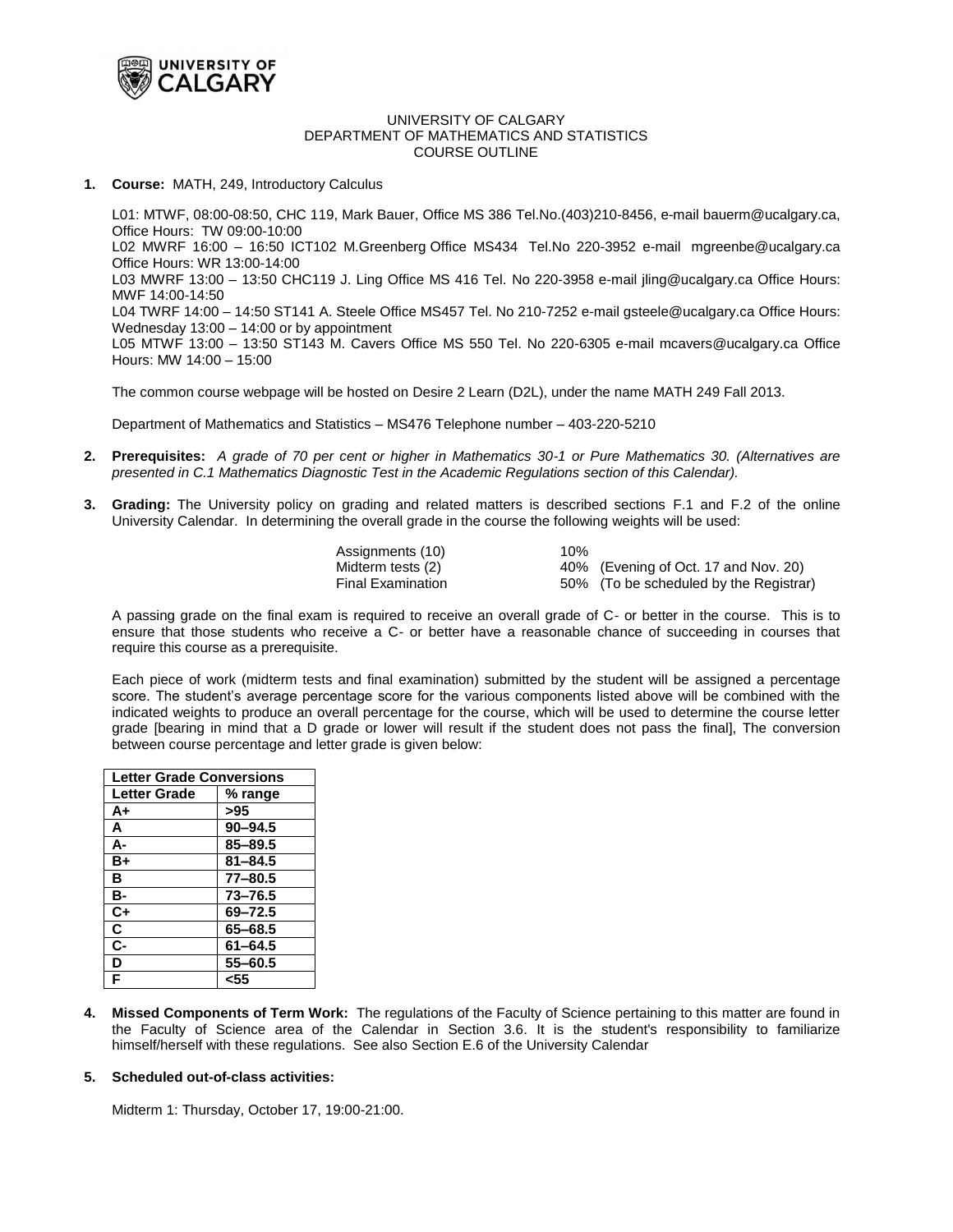Midterm 2: Wednesday, November 20, 19:00-21:00.

**REGULARLY SCHEDULED CLASSES HAVE PRECEDENCE OVER ANY OUT-OF-CLASS-TIME-ACTIVITY.** If you have a clash with this out-of-class-time-activity, please inform your instructor as soon as possible so that alternative arrangements may be made for you.

**6. Course Materials:** *"Single Variable Calculus: Early Transcendentals HYBRID (with eBook and Enhanced WebAssign)", Seventh Edition, by Stewart, Brooks/Cole – sold in the University Bookstore.*

**Online Course Components:** Online homework through WebAssign is available on any computer that has internet access to those who opt to purchase the above textbook package. Those who do not purchase the textbook will be given access to just the homework component through select computer labs on campus. Either way, you are responsible for completing homework in a timely fashion. The choice is up to you if you would prefer the flexibility of working on your homework from anywhere and access to the eBook. The homework is a critical element to help prepare you for the exams and help you self assess your progress in the course.

**7. Examination Policy**: Calculators (or any other electronic aid) are NOT permitted in the midterm tests or the final. Students should also read the Calendar, [Section G,](http://www.ucalgary.ca/pubs/calendar/current/g.html) on Examinations.

### **8. OTHER IMPORTANT INFORMATION FOR STUDENTS:**

- **(a) Academic Misconduct:** (cheating, plagiarism, or any other form) is a very serious offence that will be dealt with rigorously in all cases. A single offence may lead to disciplinary probation or suspension or expulsion. The Faculty of Science follows a zero tolerance policy regarding dishonesty. Please read the sections of the University Calendar under [Section K.](http://www.ucalgary.ca/pubs/calendar/current/k.html) Student Misconduct to inform yourself of definitions, processes and penalties
- **(b) Assembly Points:** In case of emergency during class time, be sure to FAMILIARIZE YOURSELF with the information o[n assembly points.](http://www.ucalgary.ca/emergencyplan/assemblypoints)
- **(c) Academic Accommodation Policy:** Students with documentable disabilities are referred to the following links: [Calendar entry on students with disabilities](http://www.ucalgary.ca/pubs/calendar/current/b-1.html) an[d Student Accessibility Services.](http://www.ucalgary.ca/access/) MSC452 Phone: 220-8237
- **(d) Safewalk:** Campus Security will escort individuals day or night (http://www.ucalgary.ca/security/safewalk/). Call 220-5333 for assistance. Use any campus phone, emergency phone or the yellow phones located at most parking lot pay booths.
- **(e) Freedom of Information and Privacy:** This course is conducted in accordance with the Freedom of Information and Protection of Privacy Act (FOIPP). As one consequence, students should identify themselves on all written work by placing their name on the front page and their ID number on each subsequent page. For more information see also http://www.ucalgary.ca/secretariat/privacy.
- **(f) Student Union Information:** [VP Academic](http://www.su.ucalgary.ca/home/contact.html) Phone: 220-3911 Email[: suvpaca@ucalgary.ca](mailto:suvpaca@ucalgary.ca) SU Faculty Rep. Phone: 220-3913 Email: [sciencerep@su.ucalgary.ca](mailto:sciencerep@su.ucalgary.ca) [Student Ombudsman](http://www.su.ucalgary.ca/services/student-services/student-rights.html) Phone: 220-6420 Email: ombuds@ucalgary.ca
- **(g) Internet and Electronic Device Information:** You can assume that in all classes that you attend, your cell phone should be turned off unless instructed otherwise. Also, communication with other individuals, via laptop computers, Blackberries or other devices connectable to the Internet is not allowed in class time unless specifically permitted by the instructor. If you violate this policy you may be asked to leave the classroom. Repeated abuse may result in a charge of misconduct.